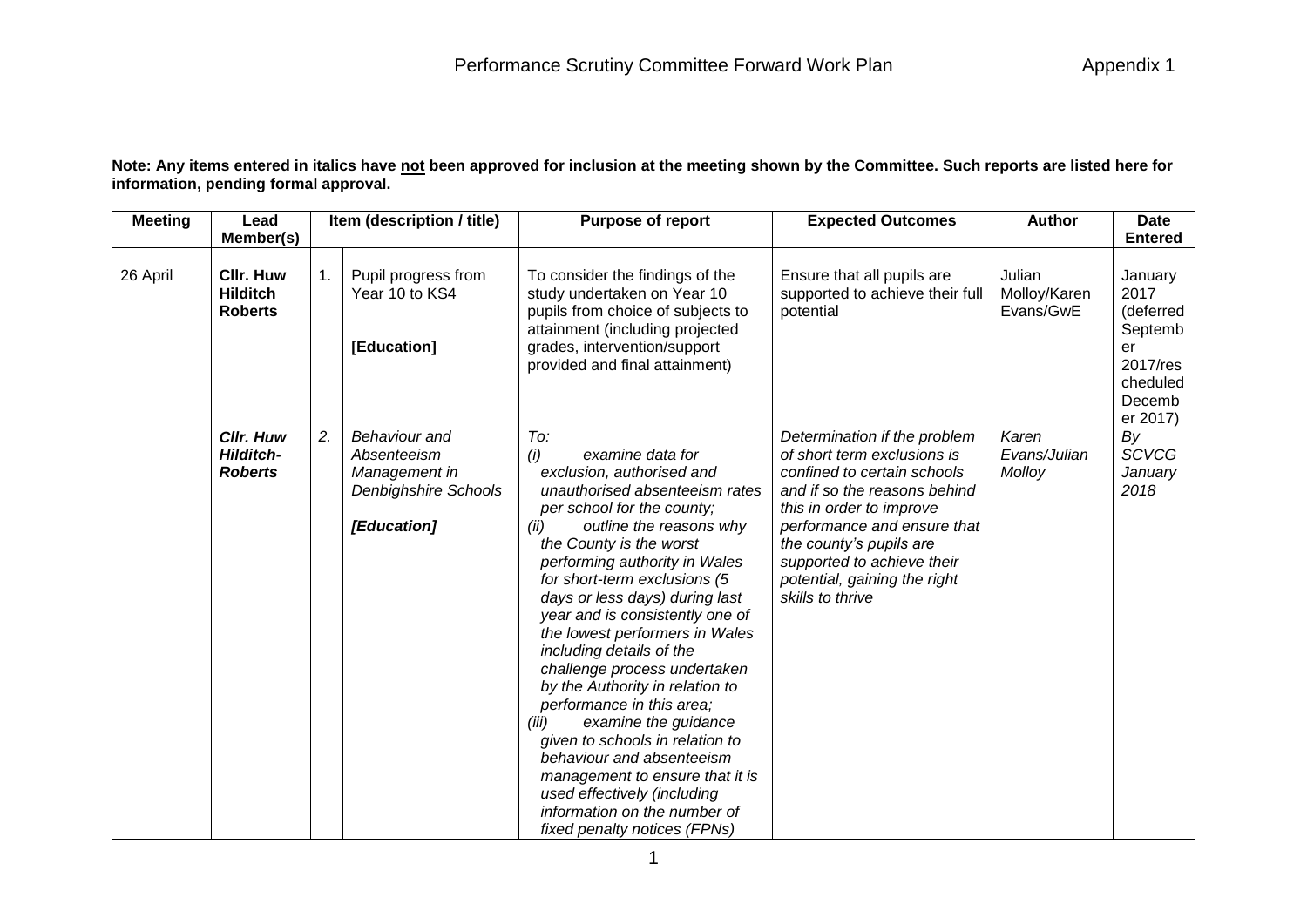| <b>Meeting</b> | Item (description / title)<br>Lead              |    |                                   | Purpose of report                                                                                                                                                                                                                                                                                                                                                                                                                                                                                                                                                                                                                                                                                                                                                                                                                                                                                                                                                                                                                    | <b>Expected Outcomes</b>                                                                                       | <b>Author</b>                  | <b>Date</b>       |  |
|----------------|-------------------------------------------------|----|-----------------------------------|--------------------------------------------------------------------------------------------------------------------------------------------------------------------------------------------------------------------------------------------------------------------------------------------------------------------------------------------------------------------------------------------------------------------------------------------------------------------------------------------------------------------------------------------------------------------------------------------------------------------------------------------------------------------------------------------------------------------------------------------------------------------------------------------------------------------------------------------------------------------------------------------------------------------------------------------------------------------------------------------------------------------------------------|----------------------------------------------------------------------------------------------------------------|--------------------------------|-------------------|--|
|                | Member(s)                                       |    |                                   |                                                                                                                                                                                                                                                                                                                                                                                                                                                                                                                                                                                                                                                                                                                                                                                                                                                                                                                                                                                                                                      |                                                                                                                |                                | <b>Entered</b>    |  |
|                |                                                 |    |                                   | issued and court proceedings<br>initiated), and any evidence that<br>authorised absenteeism affects<br>individual schools' overall<br>performance. The report to also<br>detail any provisions available<br>for parents who wish to take<br>their children for extended visits<br>abroad to attend religious<br>events or to visit family etc. and<br>safeguarding measures the<br>Authority has in place to ensure<br>that all pupils return to full time<br>education following their visits;;<br>detail the Council's<br>(iv)<br>responsibilities and powers in<br>relation to the provision of<br>education to gypsy/traveller<br>children of school age;<br>provide details of the<br>(v)<br>increase in the number of pupils<br>in the county's schools<br>presenting with social problems<br>in recent years, and of the work<br>undertaken by PHW on Adverse<br>Childhood Experiences (ACE);<br>and<br>(vi)<br>give an overview of the<br>analysis undertaken on<br>potential correlation between<br>FSM entitlement, school |                                                                                                                |                                |                   |  |
|                |                                                 |    |                                   | attendance and attainment                                                                                                                                                                                                                                                                                                                                                                                                                                                                                                                                                                                                                                                                                                                                                                                                                                                                                                                                                                                                            |                                                                                                                |                                |                   |  |
|                | <b>CIIr. Julian</b><br><b>Thompson</b><br>-Hill | 3. | <b>Corporate Risk</b><br>Register | To consider the latest version of<br>the Council's Corporate Risk<br>Register                                                                                                                                                                                                                                                                                                                                                                                                                                                                                                                                                                                                                                                                                                                                                                                                                                                                                                                                                        | Effective monitoring and<br>management of identified risk<br>to reduce risks to residents<br>and the Authority | Alan<br>Smith/Nicola<br>Kneale | Decemb<br>er 2017 |  |
|                |                                                 |    |                                   |                                                                                                                                                                                                                                                                                                                                                                                                                                                                                                                                                                                                                                                                                                                                                                                                                                                                                                                                                                                                                                      |                                                                                                                |                                |                   |  |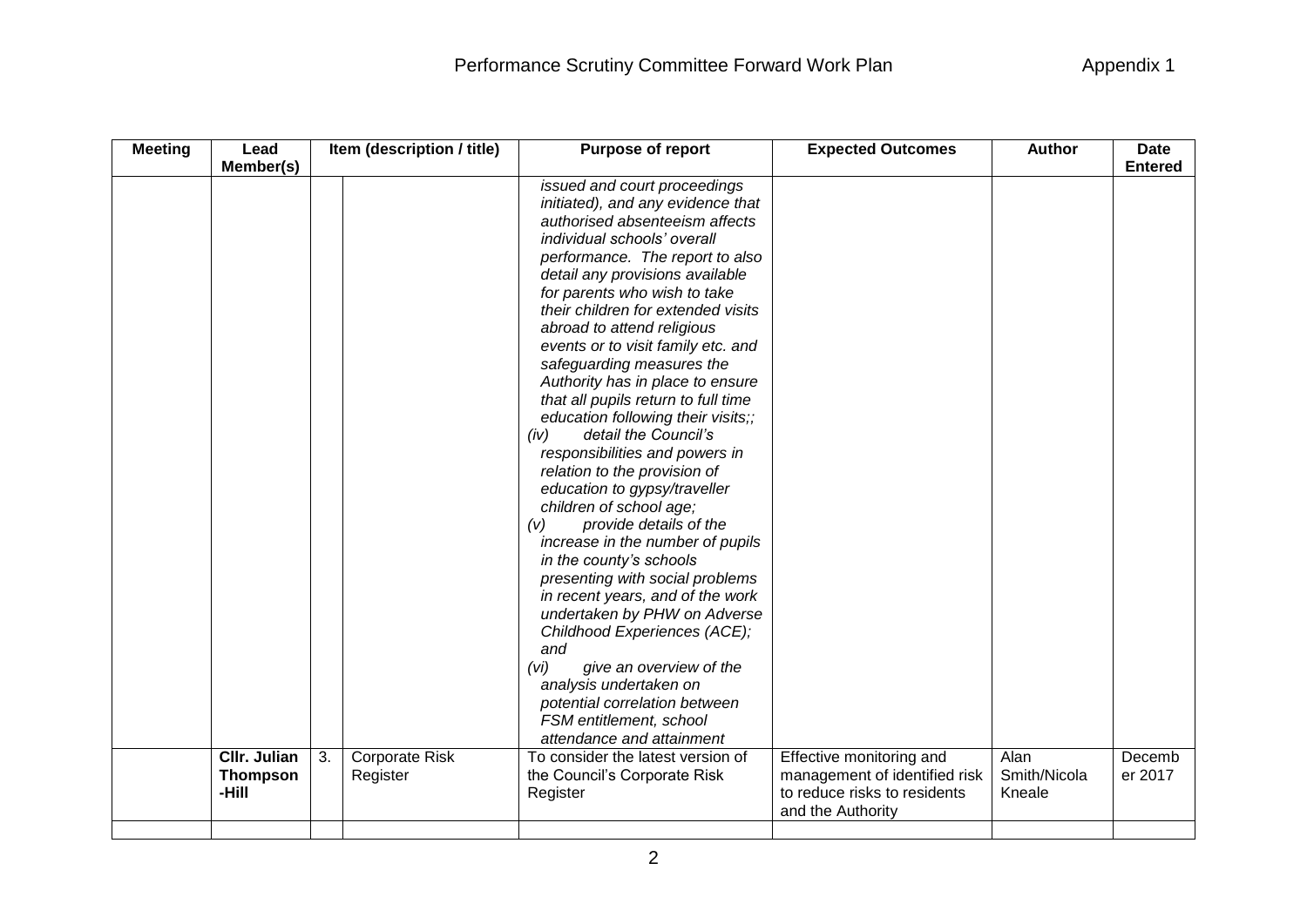| <b>Meeting</b> | Item (description / title)<br><b>Purpose of report</b><br>Lead<br>Member(s) |                | <b>Expected Outcomes</b>                                                                                                                                 | <b>Author</b>                                                                                                                                                                                                                                                                                                                                                                                                                                                                                                                                                                                                                                                     | <b>Date</b><br><b>Entered</b>                                                                                                    |                                                            |                                                                                   |
|----------------|-----------------------------------------------------------------------------|----------------|----------------------------------------------------------------------------------------------------------------------------------------------------------|-------------------------------------------------------------------------------------------------------------------------------------------------------------------------------------------------------------------------------------------------------------------------------------------------------------------------------------------------------------------------------------------------------------------------------------------------------------------------------------------------------------------------------------------------------------------------------------------------------------------------------------------------------------------|----------------------------------------------------------------------------------------------------------------------------------|------------------------------------------------------------|-----------------------------------------------------------------------------------|
| 7 June         | CIIr.<br><b>Bobby</b><br><b>Feeley</b>                                      | 1.             | Draft Director of Social<br>Services Annual<br>Report for 2017/18                                                                                        | To scrutinise the content of the<br>draft annual report to ensure it<br>provides a fair and clear<br>evaluation of performance in<br>2016/17 and clearly articulates<br>future plans                                                                                                                                                                                                                                                                                                                                                                                                                                                                              | Identification of any specific<br>performance issues which<br>require further scrutiny by the<br>committee in future             | Nicola<br>Stubbins/Mark<br>Southworth                      | April<br>2017                                                                     |
|                | CIIr.<br><b>Richard</b><br><b>Mainon</b>                                    | $\overline{2}$ | Your Voice' complaints<br>performance $(Q 4)$ to<br>include social services<br>complaints and<br>quarterly public<br>opinion/satisfaction<br>information | To scrutinise Services'<br>performance in complying with the<br>Council's complaints. The report<br>to include:<br>a comprehensive<br>(i)<br>explanation on why targets<br>have not been met when<br>dealing with specific complaints,<br>reasons for non-compliance,<br>and measures taken to rectify<br>the failures and to ensure that<br>future complaints will be dealt<br>with within the specified<br>timeframe;<br>(ii) how services encourage<br>feedback and use it to<br>redesign or change the way<br>they deliver services; and<br>(iii) details of complaints which<br>have been upheld or partially<br>upheld and the lessons learnt<br>from them. | Identification of areas of poor<br>performance with a view to<br>the development of<br>recommendations to address<br>weaknesses. | Kevin<br>Roberts/Ann<br>Lloyd/Phil<br>Gilroy/Liz<br>Grieve | July<br>2017                                                                      |
|                | <b>Cllr. Brian</b><br><b>Jones</b>                                          | 3.             | National Report on<br>Waste Management in<br>Wales                                                                                                       | To consider the findings of the<br>Wales Audit Office's (WAO)<br>national study on waste<br>management and the associated<br>recommendations                                                                                                                                                                                                                                                                                                                                                                                                                                                                                                                      | To consider how<br>Denbighshire will respond to<br>the national<br>recommendations in relation<br>to waste management            | Tony Ward/Jim<br>Espley                                    | By<br><b>SCVCG</b><br>July<br>2017<br>(resched<br>uled<br>Novemb<br>er 2017<br>as |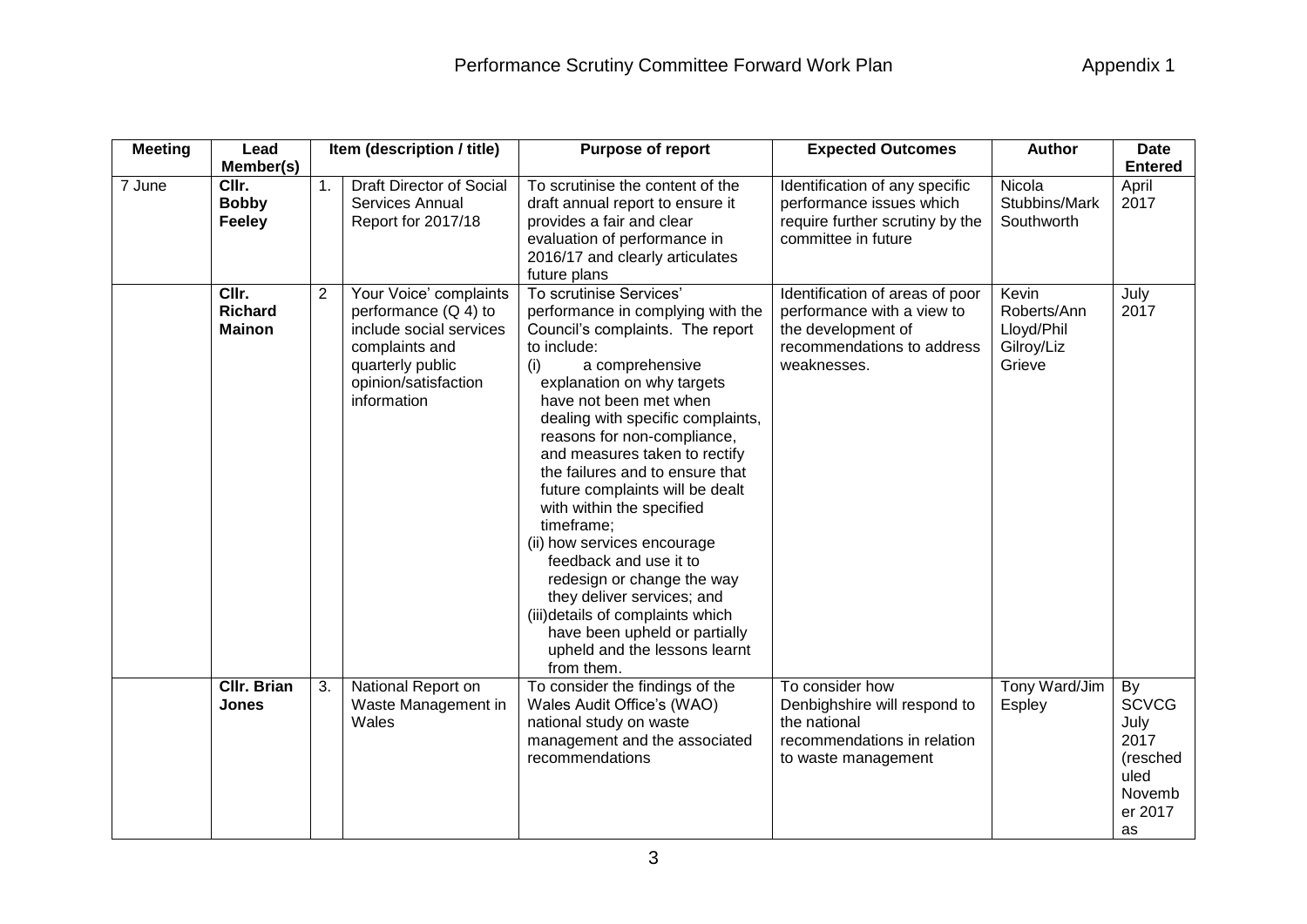| <b>Meeting</b>                                                                                                    | Lead<br>Member(s)                               |                | Item (description / title)                                  | Purpose of report                                                                                                                                                                                                                                          | <b>Author</b><br><b>Expected Outcomes</b>                                                                                                                                                                                    |                                              | <b>Date</b><br><b>Entered</b>                                                           |
|-------------------------------------------------------------------------------------------------------------------|-------------------------------------------------|----------------|-------------------------------------------------------------|------------------------------------------------------------------------------------------------------------------------------------------------------------------------------------------------------------------------------------------------------------|------------------------------------------------------------------------------------------------------------------------------------------------------------------------------------------------------------------------------|----------------------------------------------|-----------------------------------------------------------------------------------------|
|                                                                                                                   | CIIr.<br><b>Richard</b><br><b>Mainon</b>        | 4.             | <b>Customer Effort</b><br>Dashboard                         | To monitor the progress achieved<br>in relation to developing the<br><b>Customer Effort Dashboard and</b><br>the feedback trend from the new<br>telephony system                                                                                           | Improve resident accessibility<br>to the Council's enquiries<br>service, assisting them to<br>easily access required<br>services and consequent<br>improving the customer                                                    | Liz<br>Grieve/Ffion<br>Angharad              | awaiting<br><b>WAO</b><br>report)<br>March<br>2017 (re-<br>arranged<br>February<br>2018 |
|                                                                                                                   |                                                 |                |                                                             |                                                                                                                                                                                                                                                            | satisfaction experience of the<br>Council                                                                                                                                                                                    |                                              |                                                                                         |
| 19 July                                                                                                           | <b>Cllr. Julian</b><br><b>Thompson</b><br>-Hill | 1.             | Corporate Plan (Q4)<br>2017/2022                            | To monitor the Council's progress<br>in delivering the Corporate Plan<br>2017-22                                                                                                                                                                           | <b>Ensuring that the Council</b><br>meets its targets to deliver its<br>Corporate Plan and the<br>Council's services in line with<br>its aspirations and to the<br>satisfaction of local residents                           | Alan<br>Smith/Nicola<br>Kneale/Heidi<br>Gray | June<br>2017                                                                            |
|                                                                                                                   | <b>CIIr. Tony</b><br><b>Thomas</b>              | $\overline{2}$ | Impact of the<br>Suspension of the<br>'Right to Buy' Scheme | To evaluate the impact and<br>effectiveness of the Council's<br>application to suspend the 'Right<br>to Buy' Scheme on the availability<br>of properties within the Authority's<br>housing stock                                                           | Improved capacity within the<br>Council's housing stock to<br>increase availability to meet<br>local need and improve<br>residents lives through the<br>availability of high quality<br>housing                              | Jamie<br>Groves/Geoff<br>Davies              | July<br>2017                                                                            |
| $W$ G<br>representat<br>ives to be<br>invited)<br>tbc<br>July/Sept/N<br>$OV -$<br>dependent<br>on<br>availability | <b>Cllr. Brian</b><br><b>Jones</b>              | 3.             | Capital Funding for<br><b>Highways Projects</b>             | To discuss with WG<br>representatives potential capital<br>funding for maintaining and<br>improving the highway network<br>and to understand the revenue<br>implications to the WG of the<br>impact of the Local Government<br><b>Borrowing Initiative</b> | A greater understanding of<br>how highways capital funding<br>can be maximised with a<br>view to developing the local<br>economy and supporting the<br>Council to deliver its<br>connected communities<br>corporate priority | Tony<br>Ward/Tim<br><b>Towers</b>            | February<br>2018                                                                        |
|                                                                                                                   |                                                 |                |                                                             |                                                                                                                                                                                                                                                            |                                                                                                                                                                                                                              |                                              |                                                                                         |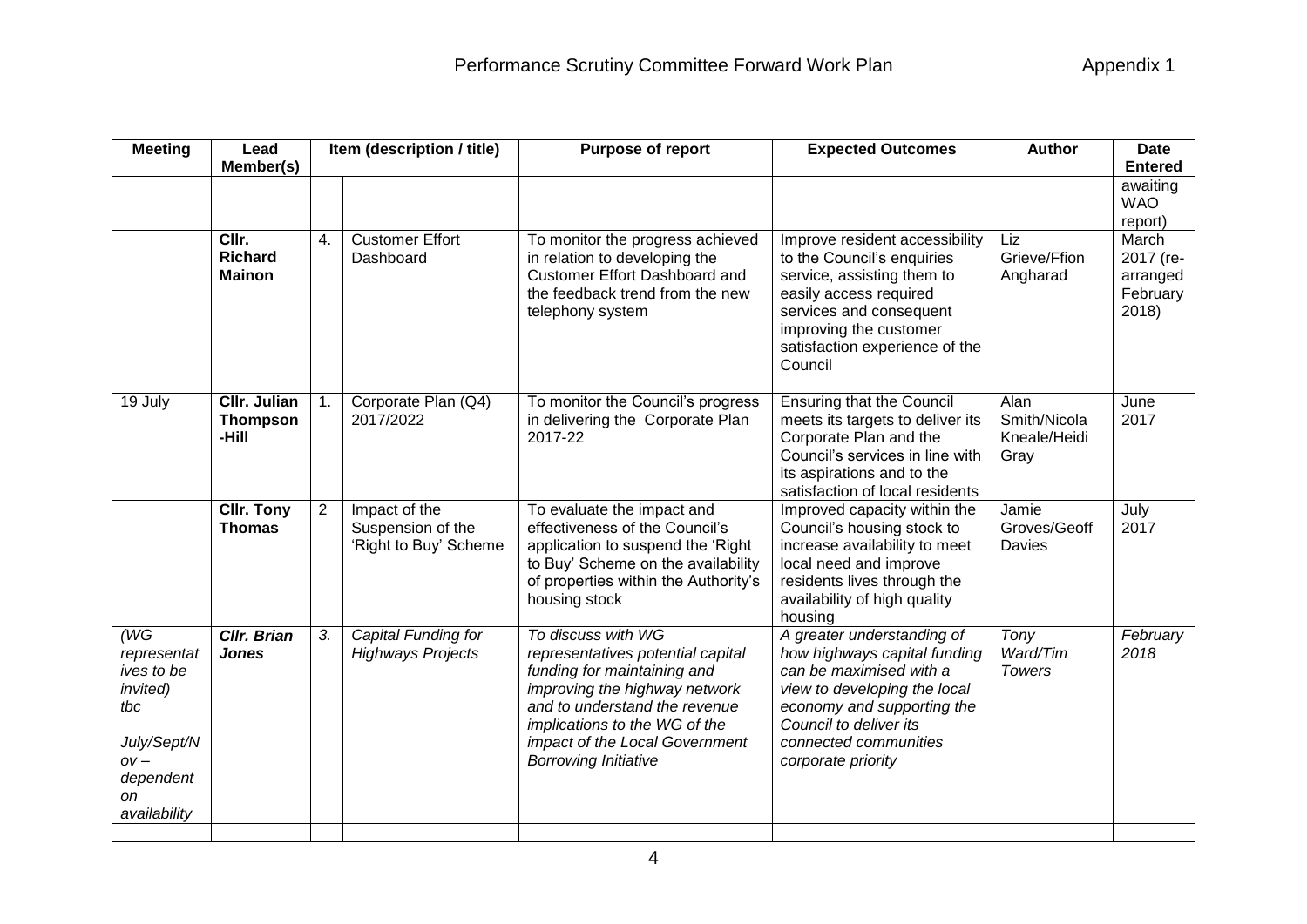| <b>Meeting</b>  | Item (description / title)<br><b>Purpose of report</b><br>Lead<br>Member(s)                                                                |    | <b>Expected Outcomes</b>                                                                          | <b>Author</b>                                                                                                                                                                                                                                                                                                     | <b>Date</b><br><b>Entered</b>                                                                                                                                                                      |                                              |                  |
|-----------------|--------------------------------------------------------------------------------------------------------------------------------------------|----|---------------------------------------------------------------------------------------------------|-------------------------------------------------------------------------------------------------------------------------------------------------------------------------------------------------------------------------------------------------------------------------------------------------------------------|----------------------------------------------------------------------------------------------------------------------------------------------------------------------------------------------------|----------------------------------------------|------------------|
| 27<br>September | <b>CIIr. Huw</b><br>Hilditch-<br><b>Roberts</b>                                                                                            | 1. | <b>Provisional External</b><br>Examinations and<br><b>Teacher Assessments</b><br>[Education]      | To review the performance of<br>schools and that of looked after<br>children                                                                                                                                                                                                                                      | Scrutiny of performance<br>leading to recommendations<br>for improvement                                                                                                                           | Karen<br>Evans/Julian<br>Molloy/GwE          | July<br>2017     |
| 29<br>November  | CIIr.<br><b>Library Service</b><br>To detail the Council's<br>1.<br><b>Richard</b><br>Standards 2017/18<br><b>Mainon</b><br>community hubs |    | performance in delivering library<br>services and the progress made<br>in developing libraries as | Identification of any<br>slippages in performance or<br>delays in progressing the<br>development of community<br>hubs with a view to<br>recommending solutions in a<br>bid to modernise the Council<br>and improve outcomes for<br>residents                                                                      | Liz<br>Grieve/Bethan<br>Hughes                                                                                                                                                                     | February<br>2018                             |                  |
|                 | <b>CIIr. Julian</b><br><b>Thompson</b><br>-Hill                                                                                            | 1. | Corporate Plan (Q2)<br>2017/2022                                                                  | To monitor the Council's progress<br>in delivering the Corporate Plan<br>2017-22                                                                                                                                                                                                                                  | <b>Ensuring that the Council</b><br>meets its targets to deliver its<br>Corporate Plan and the<br>Council's services in line with<br>its aspirations and to the<br>satisfaction of local residents | Alan<br>Smith/Nicola<br>Kneale/Heidi<br>Gray | February<br>2017 |
| Jan 2019        | <b>CIIr. Huw</b><br><b>Hilditch</b><br><b>Roberts</b>                                                                                      | 1. | Verified External<br>Examinations and<br><b>Teacher Assessments</b><br>[Education]                | To review the performance of<br>schools and that of looked after<br>children; and GwE's impact on the<br>educational attainment of the<br>County's pupils.<br>The report to incorporate GwE's<br>Annual report and information on<br>the 5 year trend in relation to<br>educational attainment in<br>Denbighshire | Scrutiny of performance<br>leading to recommendations<br>for improvement                                                                                                                           | Karen<br>Evans/Julian<br>Molloy/GwE          | July<br>2017     |

**Future Issues**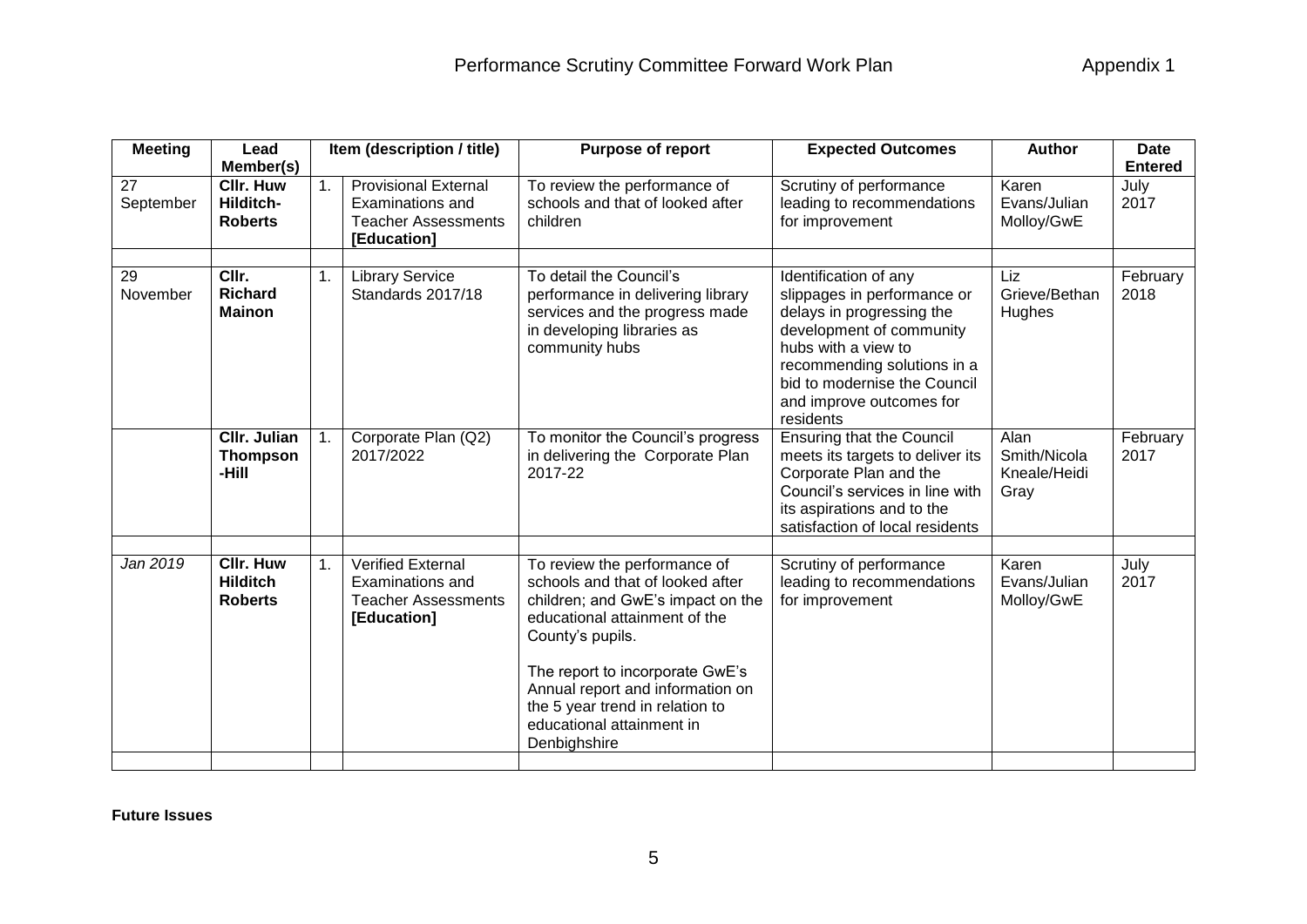| Item (description / title)                                                                                                                                                                                    | <b>Purpose of report</b>                                                                                                                      | <b>Expected Outcomes</b>                                                                                                                        | <b>Author</b>                   | Date                               |
|---------------------------------------------------------------------------------------------------------------------------------------------------------------------------------------------------------------|-----------------------------------------------------------------------------------------------------------------------------------------------|-------------------------------------------------------------------------------------------------------------------------------------------------|---------------------------------|------------------------------------|
| <b>School Improvement Plans</b><br>[Education]                                                                                                                                                                | To discuss with representatives of<br>particular schools their progress in<br>achieving their improvement plans                               | Provision of support to the schools<br>to ensure they deliver their plans<br>and improve outcomes for their<br>pupils and the school as a whole | Karen<br>Evans/Julian<br>Molloy | <b>Entered</b><br>February<br>2018 |
| Implementation of the Donaldson<br>Report 'Successful Futures' -<br>Independent Review of Curriculum<br>and Assessment Arrangements in<br>Wales<br>[Education]<br>Dependent upon the legislative<br>timetable | To consider and monitor the plans to<br>implement the agreed measures adopted<br>by WG following the consultation on the<br>review's findings | Better outcomes for learners to<br>equip them with jobs market skills                                                                           | Karen Evans                     | April 2015                         |
| (Following local authority<br>elections - winter/spring 2017-18)<br>Update on options appraisals for In-<br>house care services. (Dolwen &<br>Hafan Dêg)<br>[WIA required]                                    | To consider the results of the analysis<br>undertaken with respect to potential<br>options for future provision of the services               | Formulation of recommendations<br>with respect to the future provision<br>of the services for submission to<br>Cabinet                          | <b>Phil Gilroy</b>              | June 2016                          |
|                                                                                                                                                                                                               |                                                                                                                                               |                                                                                                                                                 |                                 |                                    |

## **Information/Consultation Reports**

| <b>Date</b>                                            | Item (description / title)                                                                                                                             | <b>Purpose of report</b>                                                                                                                                                                | <b>Author</b>                          | Date<br><b>Entered</b> |
|--------------------------------------------------------|--------------------------------------------------------------------------------------------------------------------------------------------------------|-----------------------------------------------------------------------------------------------------------------------------------------------------------------------------------------|----------------------------------------|------------------------|
| September 2018 &<br><b>March 2019</b><br>[Information] | Corporate Plan 2017/22 (Q1) 2018/19<br>&<br>Corporate Plan 2017/22 Q3 2018/19<br>To monitor the Council's progress in<br>delivering the Corporate Plan | Ensuring that the Council meets its targets and<br>delivers its Corporate Plan and the Council's<br>services in line with its aspirations and to the<br>satisfaction of local residents | Alan Smith/Nicola<br>Kneale/Heidi Gray | June 2017              |

## **Note for officers – Committee Report Deadlines**

| Meetino | ⊶adline | Meetina | adline<br>: מנ | Meetino | ∠eadline<br>10^ |
|---------|---------|---------|----------------|---------|-----------------|